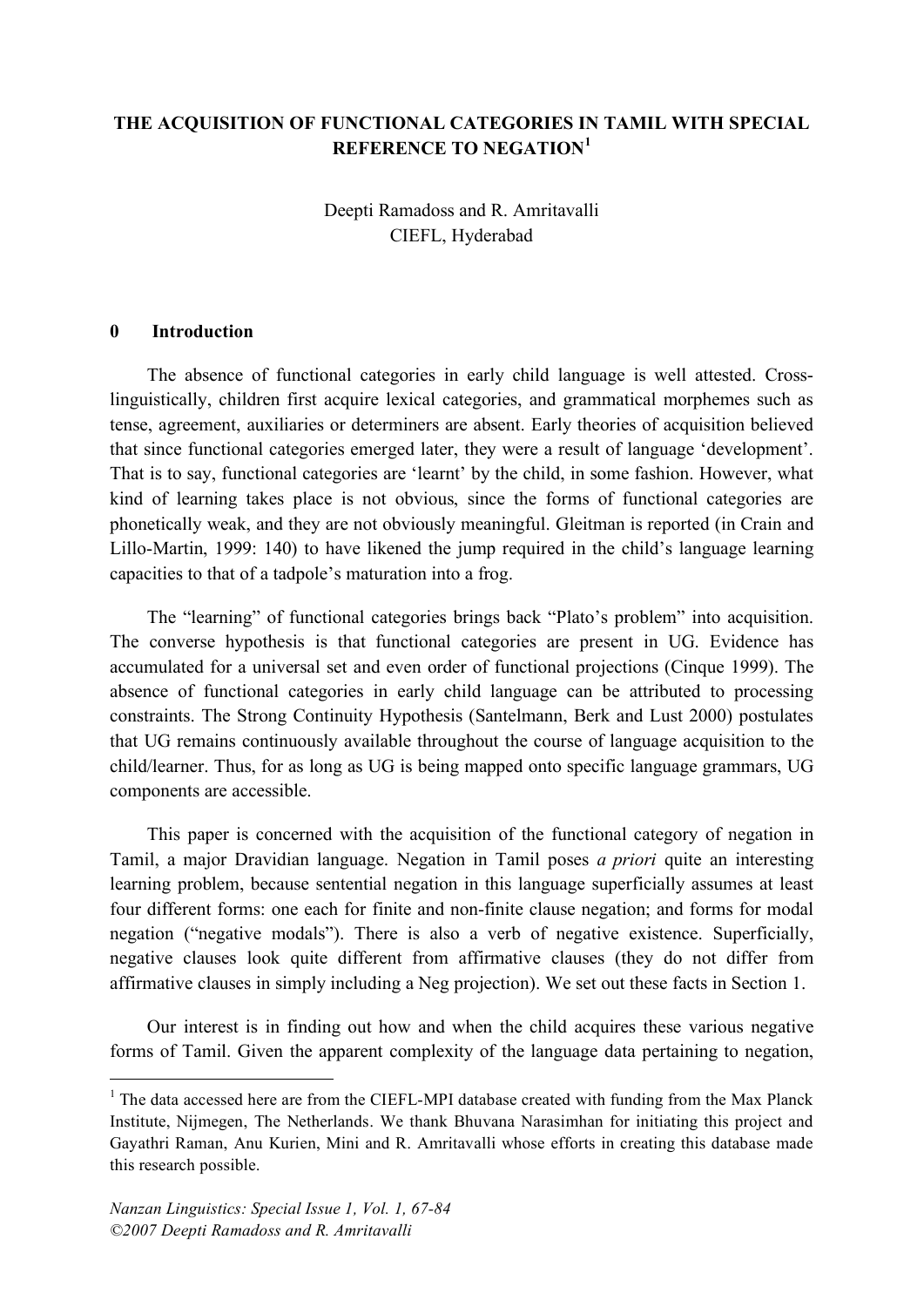we might expect errors in the course of acquisition, even if we assume the Strong Continuity Hypothesis. This is because in the mapping from UG to specific language grammars, there is sufficient latitude to accommodate all possible grammars (the problem of "parameter setting"). In fact, Santelmann, Berk and Lust (2000) document developmental errors in the marking of formal features (FFs) for Tense (and Agreement) in English, and show that these errors are all predicted by the various options allowed by UG for realizing FFs on the main verb and/or the auxiliary. I.e., UG allows these FFs to be realized on both, either or neither of the elements in the verb complex, and the errors that occur reflect these possibilities.

In the specific area of negation, studies in English, French and German show that children make errors in the placement as well as the selection of the negative. In English, *no* appears instead of *not*, and in German, *nein* instead of *nicht*. Consider the following examples in English (Deprez and Pierce 1993: 34):

i. No my play my puppet. Play my toys. (at 24 months) ii. No dog stay in the room. Don't dog stay in the room. (at 25 months)

We shall show that, somewhat surprisingly, we find in Tamil no errors in the placement or position of the Neg, and none in the choice of the negative. The different types of sentential negation that Tamil shows are all mastered and in use by the age of 25 months (2;1 years). Section 2 of the paper presents and discusses the data.

In Section 3 we discuss the possible reasons for the apparent lack of errors in the acquisition of negatives in Tamil, as opposed to the errors documented in the acquisition of negatives in English, French and German.

## **1 The Grammar of Tamil Negation:**

## **1.1 Main Clause Negation**

Consider the Tamil verbs given below:

| va-<br>$r-$<br>aan          | nd-<br>aan<br>va-            | alle<br>var-                |  |  |
|-----------------------------|------------------------------|-----------------------------|--|--|
| 3sgm<br>come nonpst         | 3 <sub>sgm</sub><br>come pst | come inf<br>neg             |  |  |
| '(he) comes'                | (he) came'                   | 'did not/does not come'     |  |  |
| $poo-$<br>$r-$<br>aan       | poo- n-<br>aan               | $poo(ha)$ -<br>alle         |  |  |
| 3sgm<br><b>go</b><br>nonpst | pst 3sgm<br><b>go</b>        | go inf<br>neg               |  |  |
| '(he) goes'                 | $^{\circ}$ (he) went'        | '(he) did not/does not go'  |  |  |
| paarka- r-<br>aan           | paa-tt--aan                  | $\text{paark}(a)$ -<br>alle |  |  |
| 3sgm<br>nonpst<br>see       | see past 3sgm                | do inf<br>neg               |  |  |
| '(he) sees'                 | $^{\circ}$ (he) saw'         | '(he) did not/does not see' |  |  |

We note that the affirmative verb forms are specified as past or non-past. The negative verb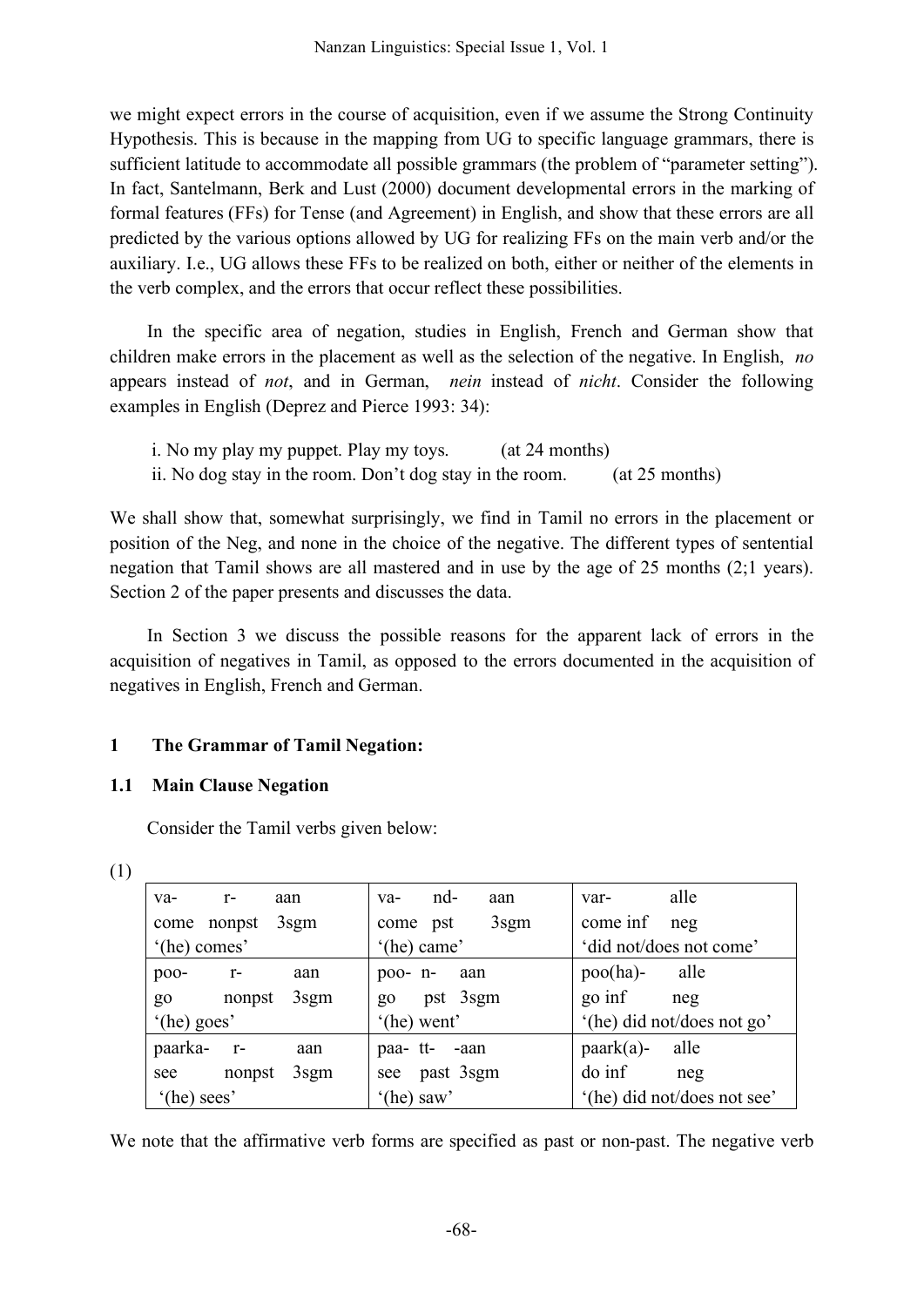forms are not. The forms *varalle*, etc. are used for both past and non-past negation. It is evident that there is no "tense" morpheme in the negative form of the verb, nor is there an agreement marker. Affirmative verbs inflect for person, number and gender.

This "knocking off" of agreement and "tense" in the negative verb form is not unique to Tamil. It has been documented by Amritavalli and Jayaseelan (2005) for Kannada. They argue that in Kannada and Malayalam, what appears to be Tense in the affirmative verb is actually Aspect, and that Finiteness is a property of MoodP. The MoodP can be occupied by any one of the three elements *agr*, *neg*, or modal.

We shall adopt their analysis here, with one modification. In Tamil, as in Kannada, the Neg *ille* takes as its complement an infinitival verb (often indistinguishable from the non-past verb stem). The infinitive forms in (2-3) may be compared with the negatives in (1).

| (2) | he | avan [PRO]<br><b>PRO</b> | pooh-a]<br>$go\text{-}inf.$       | paa-<br>see | tt-<br>perf asp |                          | aan<br>3 <sub>msg</sub> |                         |
|-----|----|--------------------------|-----------------------------------|-------------|-----------------|--------------------------|-------------------------|-------------------------|
|     |    | 'He tried to go.'        |                                   |             |                 |                          |                         |                         |
| (3) | he | avan [PRO]<br><b>PRO</b> | yenne paark-a]<br>I-acc. see-inf. |             | va-             | - r-<br>come imperf. asp |                         | aan<br>3 <sub>msg</sub> |
|     |    | $\mathbf{u}$             |                                   |             |                 |                          |                         |                         |

'He comes to see me.'

But unlike in Kannada, in Tamil the choice of a matrix infinitival verb does not vary according to the "tense" negated. That is, negation in Tamil does not encode "tense" in any way. Let us therefore assume the structures (4a) and (4b) for affirmative and negative clauses in Tamil. In these structures, as in earlier proposals, the finiteness feature lodges in AgrP in (4a) and NegP in (4b), both being realizations of MoodP. But unlike Amritavalli and Jayaseelan (2005), we do not postulate an Aspect Phrase complement to the NegP in (4b).



The complement to both Agr and Neg is non-finite. This is obvious in the case of the infinitival complement to NegP. But the AspP complement to AgrP is also non-finite (i.e. it is not Tense). Therefore, although (4a) and (4b) look different in their clause structure, they are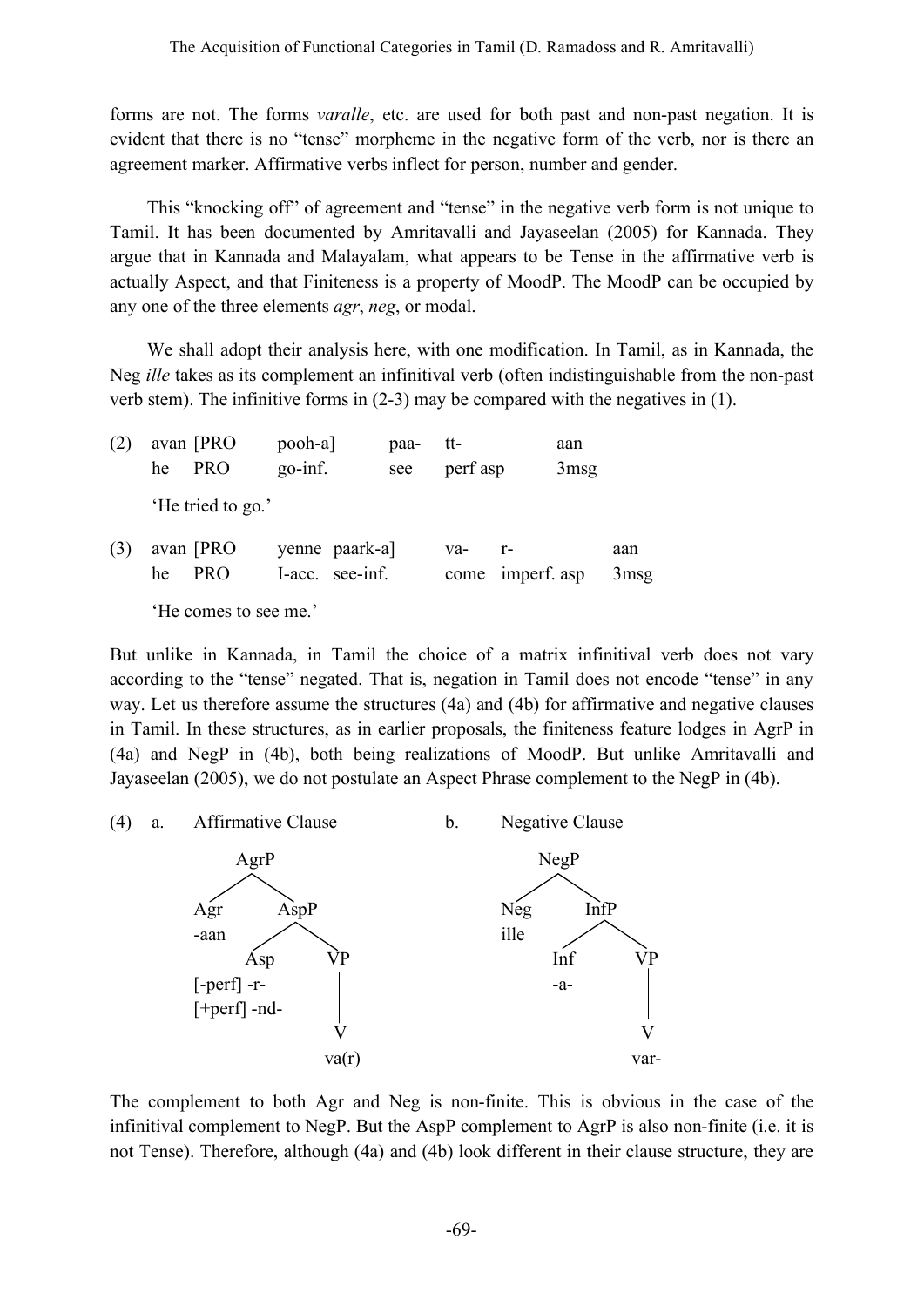essentially still similar: a finiteness head taking a non-finite complement. The learning problem for the child is to understand this clause structure, and (for Tamil) to understand that affirmative and negative clauses differ in the inclusion or exclusion of aspect: the affirmative clause has an aspectual complement to Agr, the negative clause has an infinitival complement to Neg which does not carry an aspectual specification.

#### **1.2 Non-finite Clause Negation**

Tamil, like the other Dravidian languages (and some other languages as well) has a different form of negation in non-finite clauses. Thus consider the negation of (2). This does not have the main clause negative form (5i), but the form (5ii).

(5) i. \* avan [PRO poo(h)-alle] paattaan he PRO go-inf. Neg see-pst 3msg 'He tried not to go.' ii. avan [PRO pooh- aa- me irukk- a] paattaan he PRO go- Neg- part. be- inf. see-pst 3msg 'He tried not to go.' (lit. 'he tried to be without going')

In (5ii), Neg occurs as a bound morpheme -*aa*- , the complement of participial morphology that appears on the verb 'go.' A verb 'be' appears as a dummy to carry the infinitival suffix. We represent the structure of the "negative participle" *poohaame* 'without going' in (6).



#### **1.3 Non-finite Negation in Matrix Clauses**

Since children do not readily produce subordinate clauses at the early stages (perhaps due to processing constraints), we do not expect to find sentences such as (5ii) in early acquisition data. But the non-finite Neg -*aa* occurs in certain matrix constructions as well. Indeed, there has been a tradition in linguistic theorization about learnability that there are no structures peculiar only to subordinate clauses; embedded clause phenomena are usually mirrored or signaled in the main clause in some way.

The non-finite negative, the bound morpheme -*aa*, occurs in the matrix clause if Neg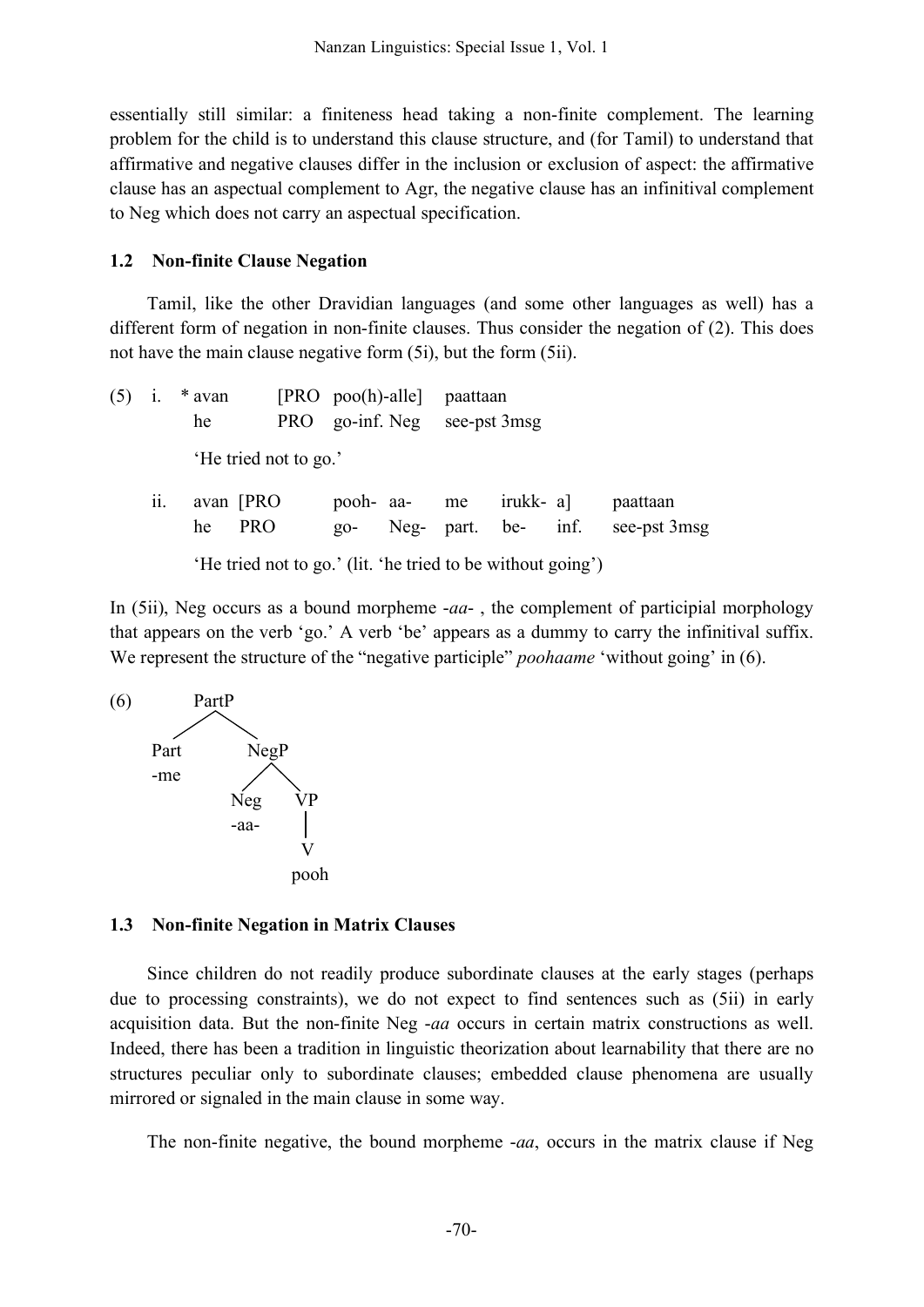does not occupy the finiteness position in the clause: i.e. when the finiteness position is occupied by an element other than Neg. Consider first negative imperative sentences. These have the form (7), with Neg -*aa* rather than Neg *illa* (7ii):



We assume that the Imperative mood occupies the finite position in the clause, the MoodP. (We have said that the MoodP can be occupied by any one of the three elements *agr*, *neg*, or modal, following Amritavalli and Jayaseelan 2005.) Since finiteness is already marked by mood, the finite Neg *ille* cannot occur in (7ii) in this position.

Consider next the modals. The modal of ability is *muDi*, which takes an infinitive complement. In affirmative clauses, this verb is itself the complement of the future morpheme -*um*, which has been argued by Hany Babu (1997) to be a modal ((8i)). If -*um* occupies the MoodP, Neg *illa* cannot occur ((8ii)). There then remain two possibilities for negating the modal: (8iii), where non-finite neg -*aa* is a complement to an *agr* that occurs in an invariant third person neuter singular form; or (8iv). In (8iv), the modal is a complement to Neg *illa*; but notice that the future morpheme -*um* does not occur here, contrasting with (8ii). (These two forms encode nonpast and past time reference respectively, in ways not entirely clear to us. In the data we present in the next section, the structures (8iii) and (8iv) are instantiated by the verb *teri*- 'know', which occurs in the three forms *teri-yum* 'know', *teri-aa-du* 'don't know' and *teri-le* 'didn't/don't know', corresponding to (8i) and (8iii-iv).)

|  | $(8)$ i. pooh- a- muDiy-um |      |     |      |                 | ii. * pooh-a-muDiy- | um   | -ille |
|--|----------------------------|------|-----|------|-----------------|---------------------|------|-------|
|  | $\overline{20}$            | inf. | can | fut. | 80 <sup>2</sup> | inf. can            | fut. | neg   |
|  | 'can go'                   |      |     |      |                 | 'cannot go'         |      |       |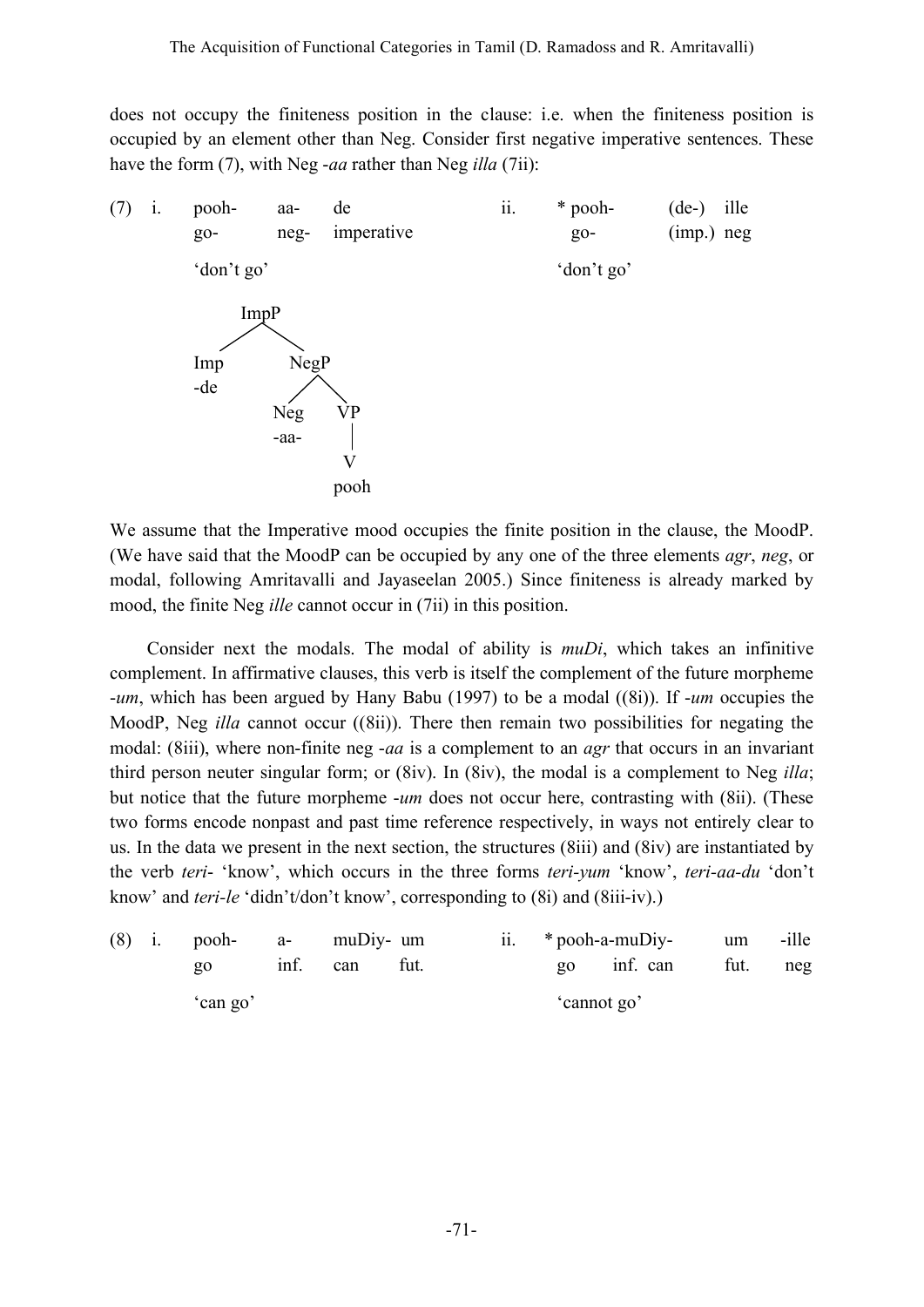

The modal of prohibition, *kuuD-aa-du* 'must not', is identical in structure with the negative of the modal of ability *muDiy-aa-du* in (8iii). The verb *kuuD*- occurs as a complement to Neg -*aa*, which is a complement to a "frozen" third person neuter agreement; and the whole complex takes an infinitive verb complement. This verb has no non-negative form \**kuuD*with the putative meaning 'must*.*'

| $(9)$ pooh- | $a-$ | kuuD- aa-    | du |
|-------------|------|--------------|----|
| go          | inf  | must neg agr |    |

We have said that the future morpheme *-um* is analyzed as a modal. The negation of the future is again achieved by the non-finite Neg -*aa* with the MoodP occupied by the invariant third person neuter singular morpheme.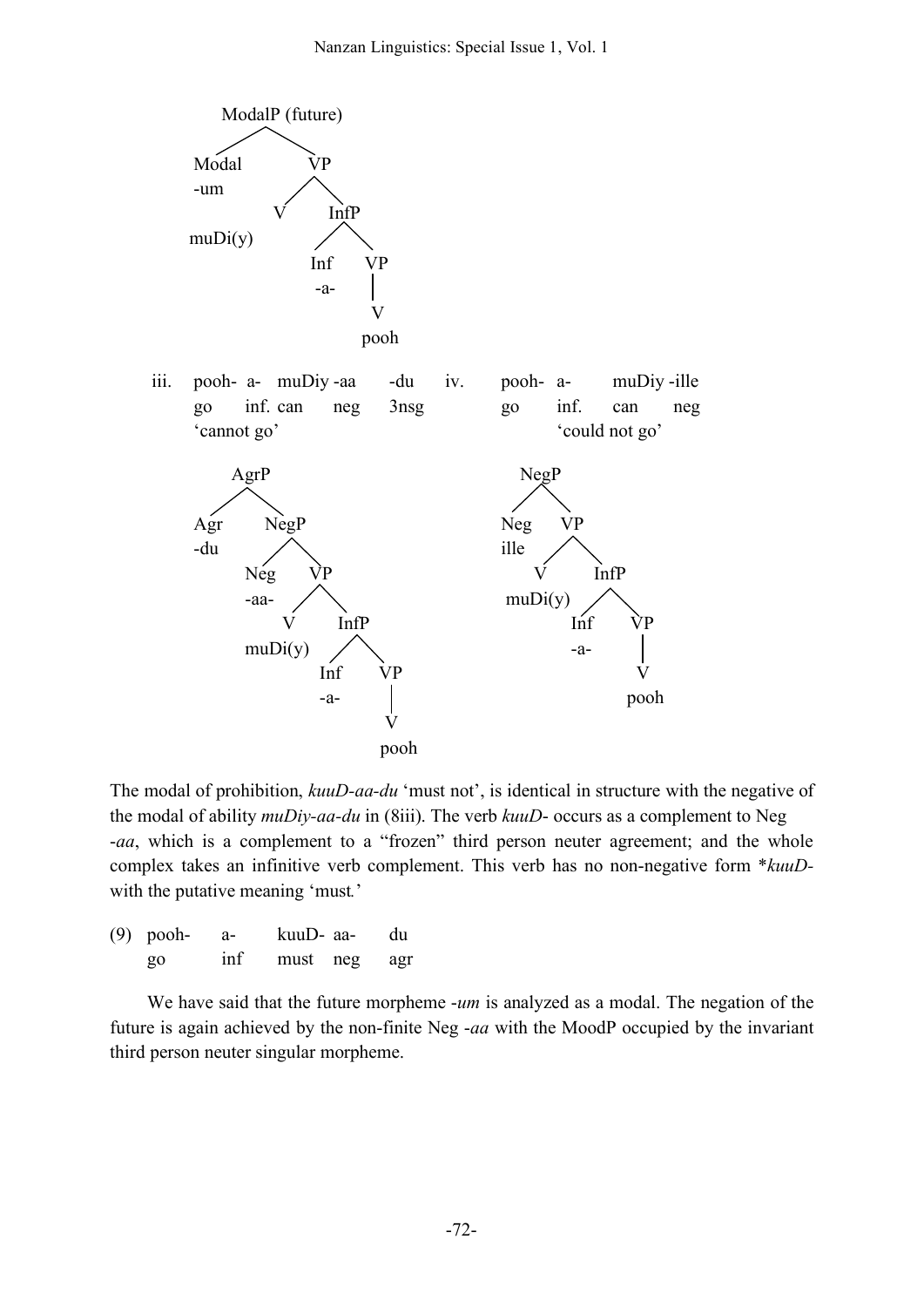

This morpheme –*um* also occurs in constructions of obligation and necessity, such as (11i) and (11ii).

| $(11)$ i. pooh-a- veeN- um |                      |  | pooh- a- N-          |               | um |
|----------------------------|----------------------|--|----------------------|---------------|----|
|                            | go inf want fut.     |  |                      | go inf - fut. |    |
|                            | 'ought (etc.) to go' |  | 'ought (etc.) to go' |               |    |

We can reasonably surmise that the morpheme -*N*- in (11ii) is a remnant of the verb *veeN*- 'want' in (11i). The negative of (11 i-ii) is (11iii).

| $(11)$ iii. pooh- |                          |  | a- veeND- | -aa      | m |
|-------------------|--------------------------|--|-----------|----------|---|
|                   | g <sub>O</sub>           |  | inf want  | neg fut. |   |
|                   | 'ought not (etc.) to go' |  |           |          |   |

We must note that the verbs *veeN-um* and *veeND-aa-m* which in (11) occur as modals and take an infinitive verb complement, can also occur as main verbs with nominal arguments.

|                                           | (12) i. ena-kku ice-cream veeN- um<br>I -dat ice cream want fut. |                 |   |
|-------------------------------------------|------------------------------------------------------------------|-----------------|---|
| 'I want ice cream'                        |                                                                  |                 |   |
| $\sim$ $\sim$ $\sim$ $\sim$ $\sim$ $\sim$ | ii. ena-kku ice-cream veeND-<br>I -dat ice cream want            | aa-<br>neg fut. | m |

'I don't want ice cream'

There is also a main verb *ille*, a verb of negative existence. This observation was first made by Hany-Babu (1996) for Malayalam. Unlike Neg *ille*, which is a grammaticalized form of this verb, the main verb *ille* occurs with noun phrase arguments, rather than an infinitive verb complement: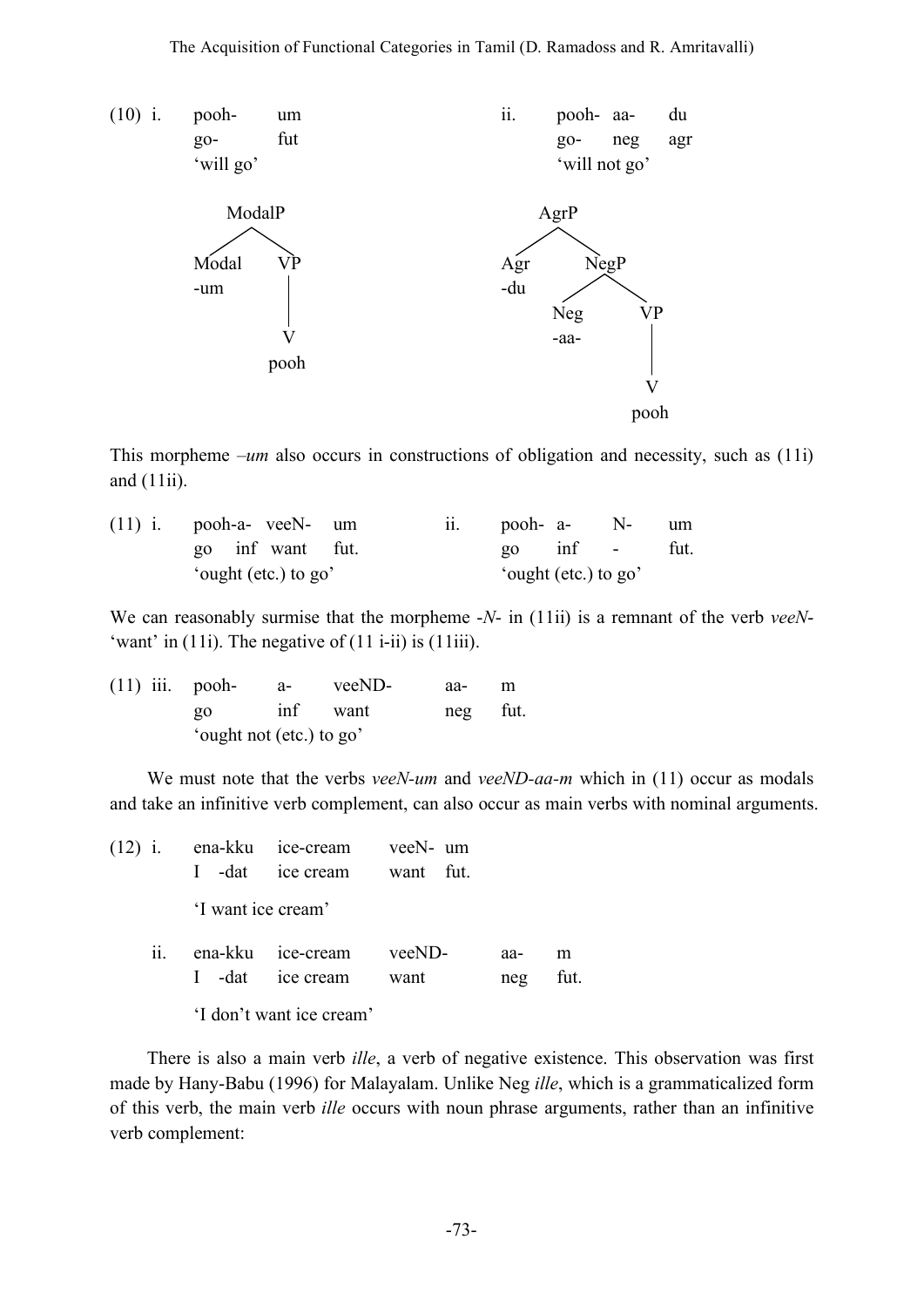- (13) i. deivam ille God neg-be 'God does not exist'
	- ii. enakku paNam ille me-dat money neg-be

'I don't have money'

Summing up, the superficial wealth of negative forms in Tamil in (14) below can be analyzed as, or reduced to, finite and non-finite negative forms *ille* and –*aa* respectively. The non-finite form occurs of course in non-finite complements, but it also occurs in matrix clauses in non-finite positions, when the finiteness position is occupied by agreement. This happens in clauses with modals, which (as in Kannada) do not cooccur with the finite neg *ille*. But (unlike in Kannada) modals in Tamil appear to be verbs that need to be licensed by *agr*, albeit in an invariant form (the third person neuter singular). Two negative forms, *veeNDaam* and *ille* also occur as main verbs (cf. 12-13).

| $(14)$ i. |      | pooh-<br><b>go</b>                    | $(a)-$<br>inf          | alle<br>neg           |                |               | 'does not/ did not go' |                |                          |
|-----------|------|---------------------------------------|------------------------|-----------------------|----------------|---------------|------------------------|----------------|--------------------------|
|           | ii.  | pooh-<br>$g_{0}$ -                    | aa-<br>neg-            | de<br>imperative      |                |               | 'don't go'             |                |                          |
|           | iii. | pooh-<br><b>go</b>                    | $a-$<br>inf.           | muDiy -aa<br>can      | neg            | -du<br>3nsg   | 'cannot go'            |                |                          |
|           | iv.  | pooh-<br>g <sub>o</sub>               | $a-$<br>inf.           | muDiy-ille<br>can     | neg            |               |                        | 'could not go' |                          |
|           | V.   | pooh-<br><b>go</b>                    | $a-$<br>inf            | kuuD- aa-<br>must neg |                | du<br>agr     |                        | 'must not go'  |                          |
|           | vi.  | pooh-<br>$g_{0}$ -                    | aa-<br>neg             | du<br>agr             |                | 'will not go' |                        |                |                          |
|           | vii. | pooh-<br><b>go</b>                    | $a-$<br>inf            | veeND-<br>want        |                | aa-<br>neg    | m<br>fut.              |                | 'ought not (etc.) to go' |
|           |      | viii. ena-kku<br>$\mathbf{I}$<br>-dat | ice-cream<br>ice cream |                       | veeND-<br>want |               | aa-<br>neg             | m<br>fut.      |                          |
|           |      | 'I don't want ice cream'              |                        |                       |                |               |                        |                |                          |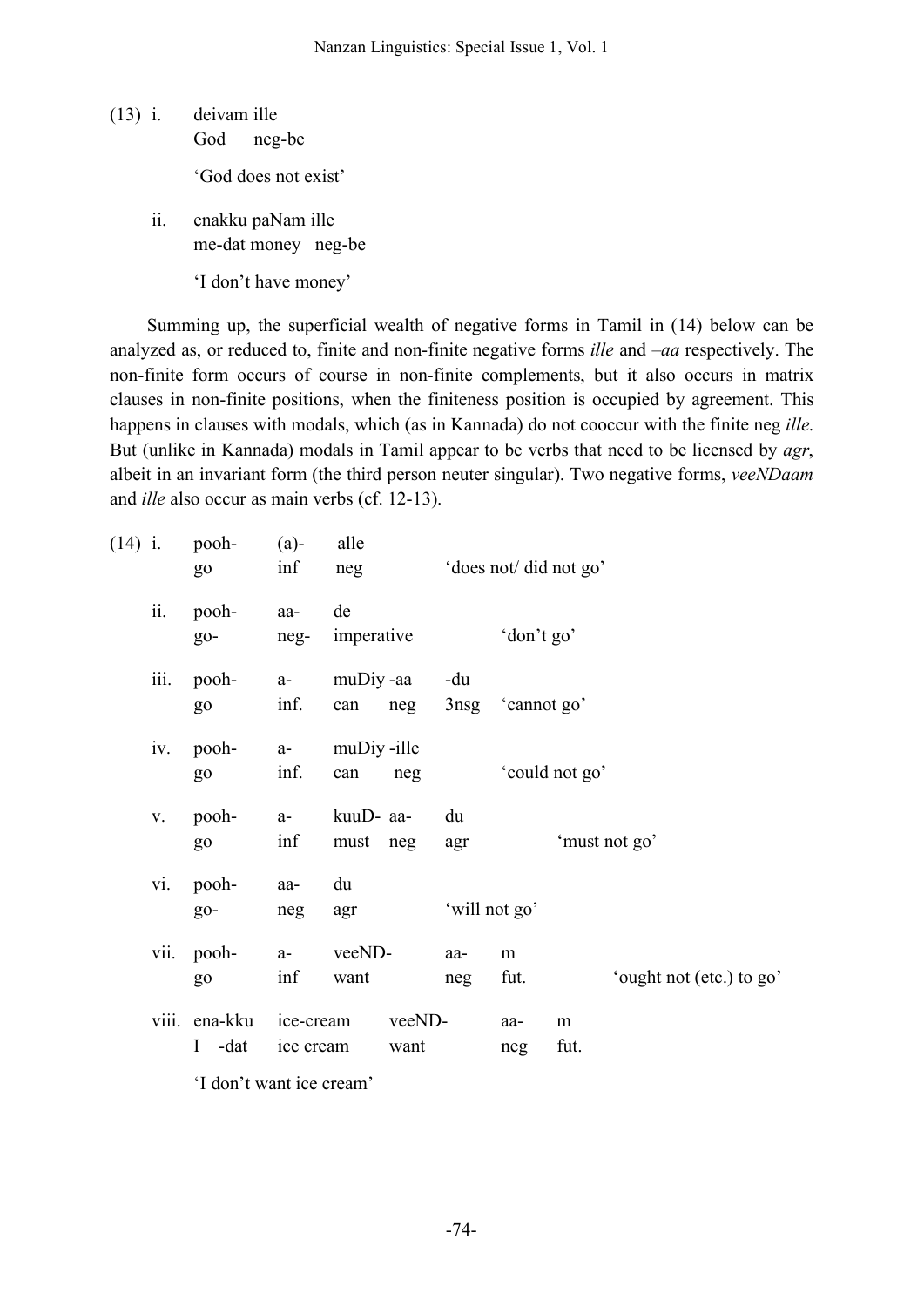ix. enakku paNam ille me-dat money neg-be

'I don't have money'

## **2 Acquisition of Tamil Negation**

# **2.1 Database**

The primary source for the data analyzed in this paper is the CIEFL-MPI database, created between 1999 and 2000 as a collaborative research project between Central Institute of English and Foreign Languages (CIEFL), Hyderabad, and Max Planck Institute (MPI), The Netherlands. The database consists of data from 4 children, two female, and two male, the starting ages ranging from 15 months to 32 months. The data are longitudinal, natural speech recordings (video as well as audio) collected at one- hour sessions recorded at weekly intervals for 52 weeks, or 1 year.

For the present work, we were looking to sample data from children between 18 months to 30 months. The negation data for English and French reported in Deprez and Pierce (1993) begin at 18 months and go up to 28 months. We had also noticed negation in Tamil in Sarma's (2002) data at the age of 18 months. Our choice of ages automatically excluded the eldest child (whose recordings began at 32 months). We had intended to sample data from one female and one male child. However, the excluded child was female; and the other female child's speech was very sparse and unclear. Hence, we have sampled data from the two male children. In total, 24 hours of data were sampled, 12 from each child, at fortnightly intervals.

The first child's (AC) data were available from the age of 15 months onwards. The negation data reported here begin at the age of 21 months and end at 27 months, because the earlier recordings revealed no linguistic data pertaining to negation. The second child's (AV) data begin at the age of 25 months and end at 31 months.

| AC | Age (months) | 21 | 22 | 23 | 24 | 25 | 26 | 27    | Total |
|----|--------------|----|----|----|----|----|----|-------|-------|
|    | No. of Rec.  |    |    |    |    |    |    |       |       |
| AV | Age (months) | 25 | 26 | 27 | 28 | 29 | 30 |       |       |
|    | No. of Rec.  |    |    |    |    |    |    |       |       |
|    |              |    |    |    |    |    |    | Total | 24    |

(15)

These data were supplemented by data from two sources:

(i) Vaidyanathan, R (1989). The data in this study are from two female children, ages 9 months to 33 months. Data from both children are longitudinal, collected fortnightly.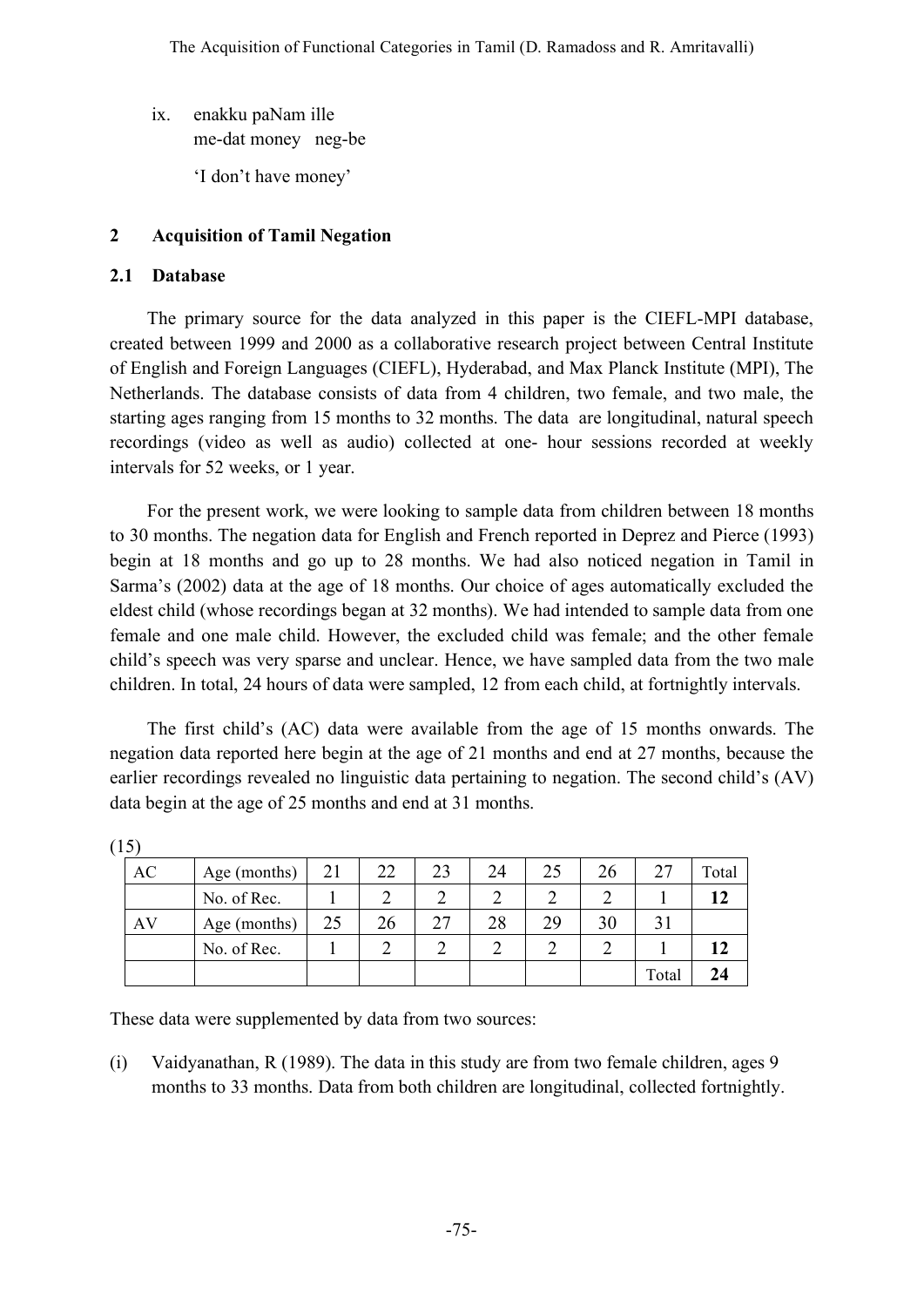(ii) Sarma, Vaijayanthi M. (2002). The study was a cross-sectional recording of the natural speech of a group of ten children over one year of age, starting at 17 months. However the relevant data happen to be only from one female child.

All data from the primary source used for this paper were transcribed by the first author, while those from both secondary sources (i) and (ii) were already transcribed in the texts they were taken from.

# **2.2 Data**

## **Exclusions:**

Several exclusions had to be made, as is the standard practice in acquisition studies.

- 1. All instances of the free morpheme '*ille*' occurring as a one-word utterance have been excluded.
- 2. Repetitive utterances of the same negative have been counted as a single utterance.
- 3. Negatives that are not intended to negate a proposition, but to negate a prior utterance, have been excluded. In the literature, the latter are known as "anaphoric negation". Stromswold and Zimmermann (1999/2000: 107) give the example:

"You have to go to bed now." "No, I want to stay up all night."

An example of anaphoric negation from our data is the following:

|     | Mother: acting daane? |                           |
|-----|-----------------------|---------------------------|
|     | acting only-wh.       | 'Isn't this only acting?' |
| AV: | ille ille.            |                           |
|     | nono                  | 'No, no.'                 |

## **Occurrences:**

Though our database begins at 21 months, the earliest negatives that we consider here occur from 24 months onwards.<sup>2</sup> The first negatives are three instances of the main verb

i. Child tries to walk. Falls down

|  | $Res_1$ : aDi paTTud | aa? |                     |
|--|----------------------|-----|---------------------|
|  | Hurt experienced Q   |     | 'Did you get hurt?' |
|  | $AC:$ ille.          |     |                     |

 <sup>2</sup> The negatives from AC between <sup>21</sup> and <sup>24</sup> months are single word utterances of either *maanaa*, the baby form of *veeNDaam* 'don't want' or *ille*. The *maanaa* negatives are anaphoric, as they simply deny a prior utterance or action. The *ille* negatives at 22 months are given below: (Res<sub>1</sub> and Res<sub>2</sub> are the researchers).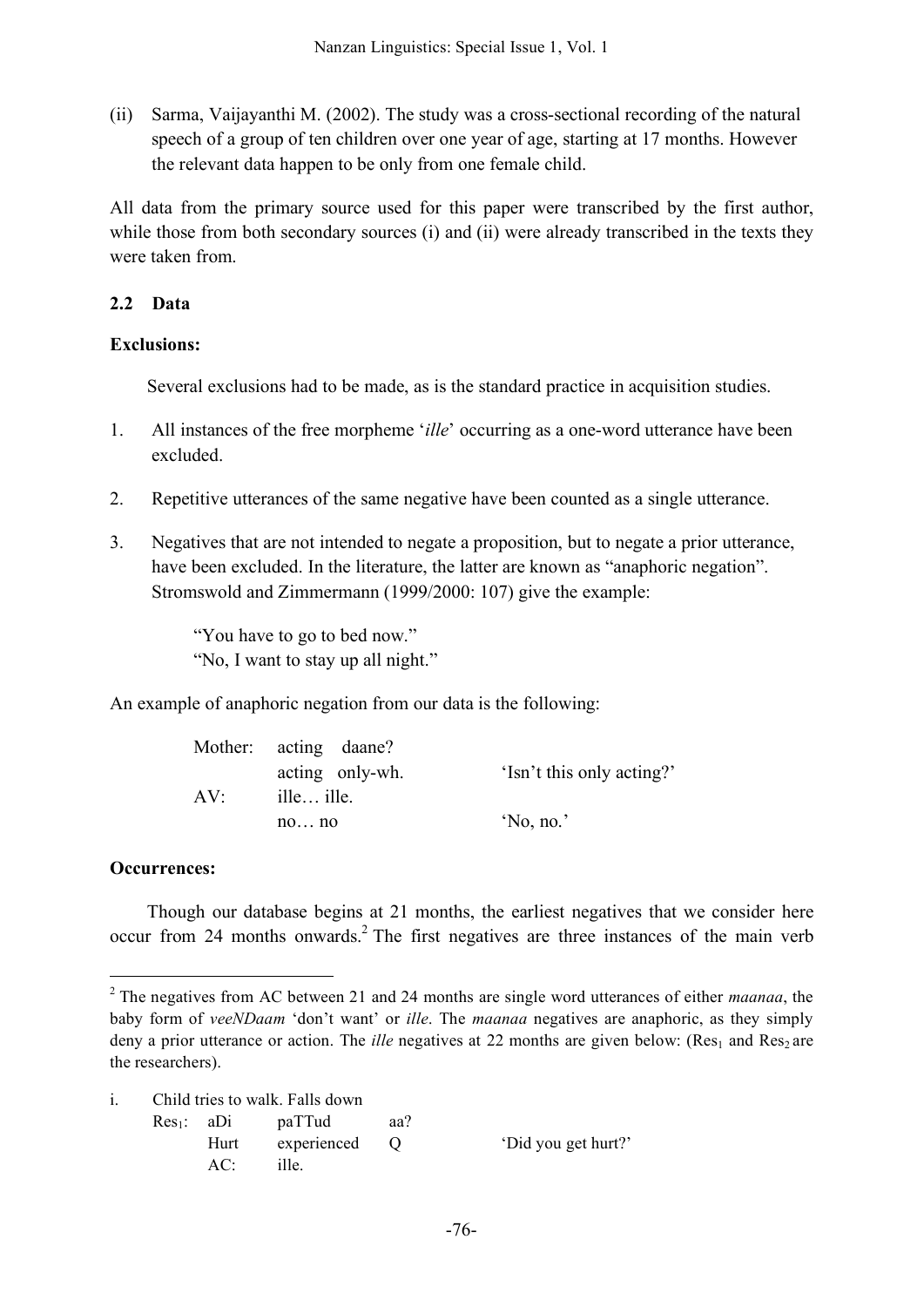*veeNDaam* 'don't want' from AC, at the age of 24 months.

| $(16)$ i. |      | apple veeNDaa<br>apple don't want              | '(I) don't want apple'             |
|-----------|------|------------------------------------------------|------------------------------------|
|           | ii.  | puu veeNDaam <sup>3</sup><br>flower don't want | '(I) don't want (the) flower'      |
|           | 111. | veeNDaa<br>taataa<br>grandfather don't want    | (I) don't want grandfather (here)' |

AC also produces the verb of negative existence *ille* at the age of 25 months.

| iv. (looking at a picture of the Pied Piper) |                 |      |                            |  |  |  |
|----------------------------------------------|-----------------|------|----------------------------|--|--|--|
| $amma$ , $piipi1$                            |                 | ille |                            |  |  |  |
| mother                                       | wind instrument | neg  | 'Mother, there is no pipe' |  |  |  |

In AV's data, which begin at 25 months, we find a range of negation: non-finite and modal negatives, and neg *ille*. For example:

| $V_{-}$                    | AV:       | adu soll-aa-de<br>that<br>say-neg-imp                   | Negative Imperative<br>'Don't say that'            |
|----------------------------|-----------|---------------------------------------------------------|----------------------------------------------------|
| $\overline{\mathbf{vi}}$ . | AV:       | teriy-aa-du                                             | Non-finite matrix negation                         |
|                            |           | know-neg-3sgn                                           | $'(I)$ don't know'                                 |
| vii.                       | Mother:   | peeru teri- ili- yaa?                                   |                                                    |
|                            |           | name know-neg-wh                                        | 'Don't (you) know (her) name'?                     |
|                            | AV:       | teri -ila                                               | Neg <i>ille</i>                                    |
|                            |           | know-neg                                                | 'I don't know'                                     |
|                            | viii. AV: | avinash (pause) kuuD-aa -du<br>avinash<br>must-neg-3sgn | Modal of prohibition<br>'Avinash (pause) must not' |

Example (vii) is only apparently a one word utterance because it consists of a V(inf) complement to 'ille'. Notice also that it is not a repetition of the mother's utterance, as it omits the question marker '-aa'.

| Res <sub>2</sub> : maamaa irukk- |                    | aa- | laa? |                                            |
|----------------------------------|--------------------|-----|------|--------------------------------------------|
|                                  |                    |     |      | Uncle be non-pst agr $Q$ 'Is uncle there?' |
|                                  | $AC:$ iya iya iya. |     |      |                                            |

<u>.</u>

<sup>3</sup> The two transcriptions *veeNDaã*and *veeNDaam*, represent the two pronunciations (free variants) of this form.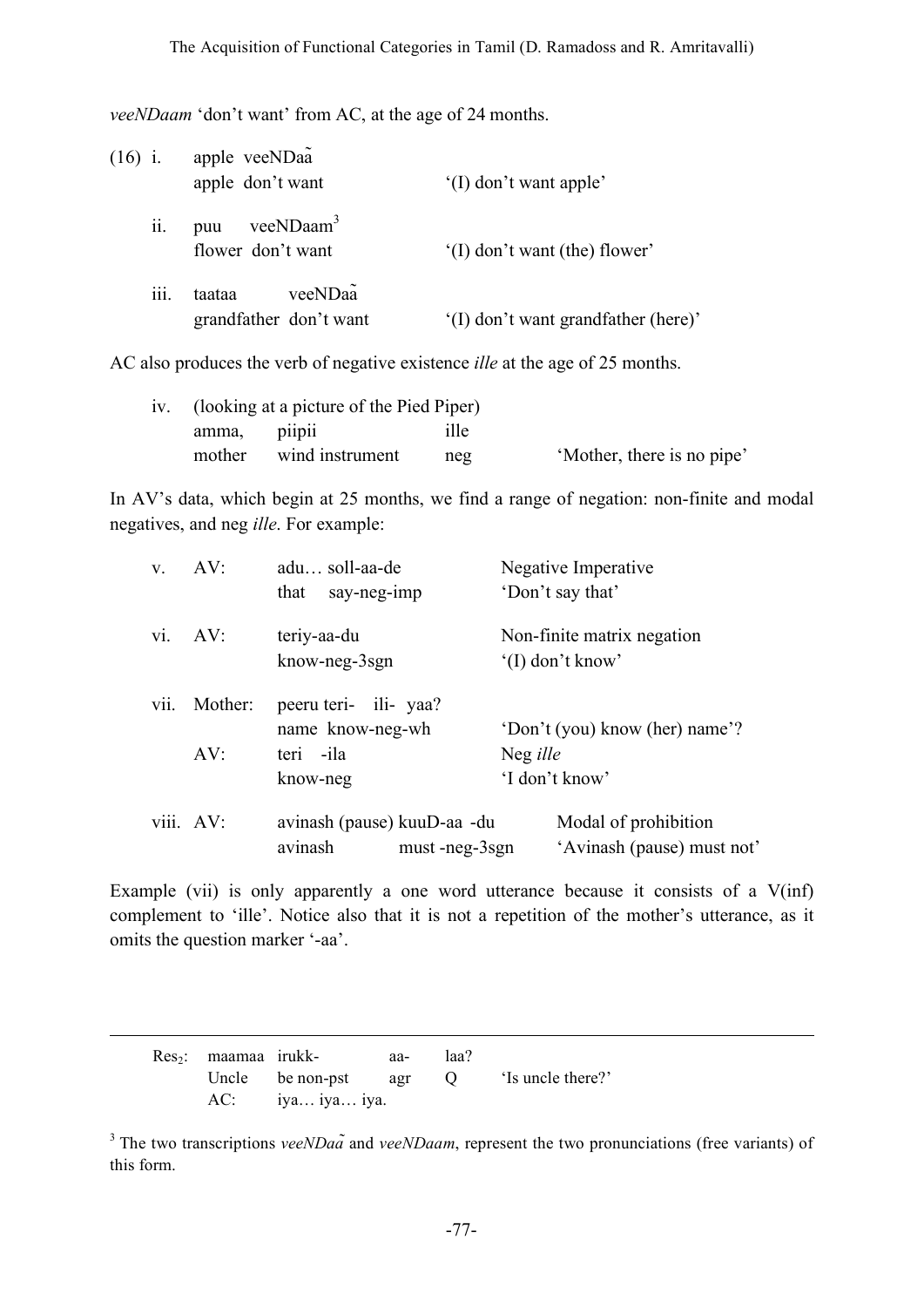In any case, AC produces both the neg *ille* and the verb of negative existence *ille* at 26 months.

| $ix. AC:  adu$ ille    |                               |
|------------------------|-------------------------------|
| that not               | '(It's) not that'             |
| x. AC: aic kriim valla |                               |
| ice cream come-not     | 'Ice cream (van) didn't come' |

Given in Table (17) below, are the ages at which each negative appears for the *first* time <sup>4</sup> in each child, and the number of instances. These are only the first instances of occurrence of the negatives. Appendices (1) and (2) give the total number of negatives, and all the negatives produced.

| $\sqrt{2}$ |       |                |                              |              |          |               |         |         |                |           |
|------------|-------|----------------|------------------------------|--------------|----------|---------------|---------|---------|----------------|-----------|
| Age        | Child |                | Number of first instances of |              |          |               |         |         |                |           |
|            |       | Neg Main Verbs |                              | $Vinf + Neg$ |          | Neg aa        |         |         |                | muDi/teri |
|            |       |                |                              |              |          |               |         |         |                | $+$ ille  |
|            |       | Main V         | V<br>Main                    | Vinf $+$     | Vinf $+$ | kuuD          | muDiy-  | Vinf    | Vinf           |           |
|            |       | veeND          | ille                         | ille         | veeND    | aa-<br>$\sim$ | /teriy- | $+$ aa  | $+$<br>aa      |           |
|            |       | aam            |                              |              | aam      | du            | aa-du   | $+$ fut | $+$ imp        |           |
| 24         | AC    | 3              |                              |              |          |               |         |         |                |           |
| 25         | AC    |                | 1                            |              |          |               |         |         |                |           |
|            | AV    |                |                              |              |          | 1             | 1       |         | $\overline{4}$ | 1         |
| 26         | AC    |                |                              | 2            | 2        |               |         |         |                |           |
|            | AV    |                |                              | $\mathbf{1}$ | 1        |               |         | 3       |                |           |
| 28         |       |                |                              |              |          |               |         |         |                |           |

In Table (17), we see an occurrence of all nine of the forms mentioned in our description of Tamil negation. These forms have all appeared between 24 and 28 months. They appear to have been acquired more or less at the same time. There are no errors in either the choice or the placement of the negative.<sup>5</sup>

<sup>&</sup>lt;sup>4</sup> Deprez and Pierce (1993) consider a negative form only if they find more than two uses of that form in a transcript. As the many kinds of negatives are collapsed into one form in their data, we can easily meet this criterion in ours, since we differentiate the many kinds of negatives.

 $5$  The only potential error we noted is a hesitation in the use of (and an avoidance in the use of) a lexical negative *maaT*. This form translates to 'I refuse to' or 'I will not'. Just like the English 'will not', *maaT* can indicate a refusal as well as a promise not to do something. In the following excerpt, AV refrains from using the negative *maaT* in the meaning 'I promise not to' and is corrected by his mother.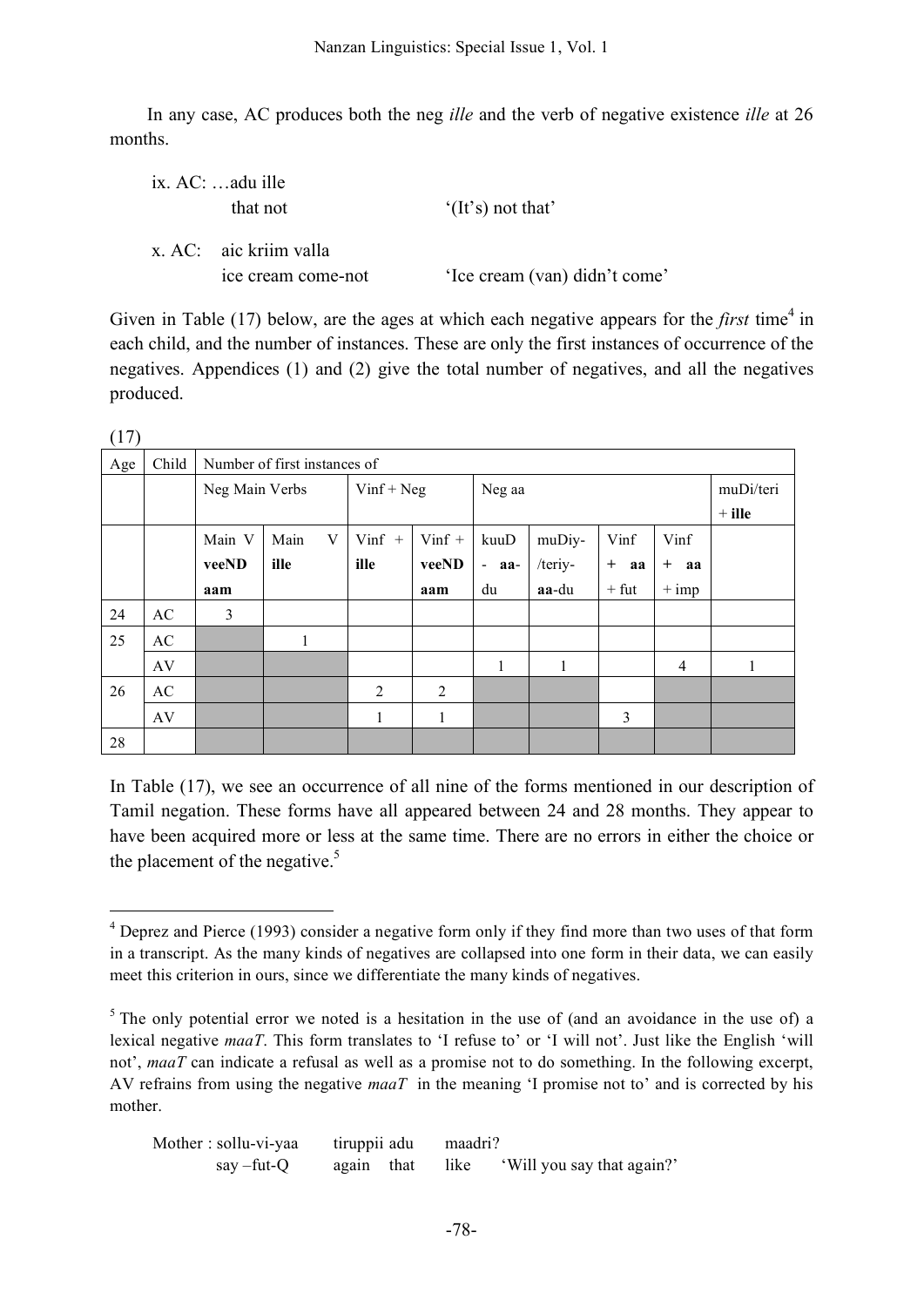Since our database begins only at 21 months, and we had data only from male children, we turned to secondary sources, instantiating female children, to see if we could find any instances of negation prior to 24 –25 months.

Although Vaidyanathan's (1989) database begins at 9 months, the first instance of negation is only at 24 months, which fits in very well with our findings. The negatives which occur before this age are, like the ones in our database, anaphoric utterances of *maanaã*. The first instance of negation found at 24 months is Neg *ille* with an infinitive complement:

| (18) liyaana inikki var- a- la |  |                             |  |
|--------------------------------|--|-----------------------------|--|
| liyaana today come-inf neg     |  | 'Liyaana didn't come today' |  |

However, the interesting data comes from Sarma (2002). Though she reports data from a mixed group of ten children, there are only two instances of negation, both from the same child, a female, as early as 18 months.

| (19) eekku naanaam<br>me-dat don't want | 'I don't want'       |
|-----------------------------------------|----------------------|
| (20) amma aZaada<br>mother, cry-neg-imp | 'Mother, don't cry'. |

Notice the occurrence of a dative experiencer in (19), and the negative imperative in (20). As in our data, we notice different negative forms appearing at the same time, and without any error.

#### **3 Conclusion**

<u>.</u>

The apparent absence of error in the acquisition of a variety of negative forms in Tamil needs an explanation. These data contrast strongly with the data in Deprez and Pierce (1993)

| AV<br>$\therefore$ soll-a- lle. | soll-a-lle.                   | 'Not say'               |  |
|---------------------------------|-------------------------------|-------------------------|--|
| Say-inf-neg                     | say-inf-neg                   |                         |  |
| Mother : enna?                  |                               | 'What?'                 |  |
| What?                           |                               |                         |  |
| $:$ soll-a- lle.<br>AV          |                               | 'Not say'               |  |
| Say-inf-neg                     |                               |                         |  |
| Mother: soll-a- maaTT-een na    | sollu.                        |                         |  |
|                                 | say-inf-will not-agr that say | 'Say 'I will not say'.' |  |
| AV<br>: soll-a- maaTT- een      |                               |                         |  |
| Say-inf-will not-agr            |                               | 'I will not say'        |  |

We do not consider *maaT* as an instance of negation, as it behaves like any regular verb in the language, taking appropriate agreement markings. Insofar as it contains the sequence -*aa-*, this possibly negative morpheme seems to be lexically fused into the root.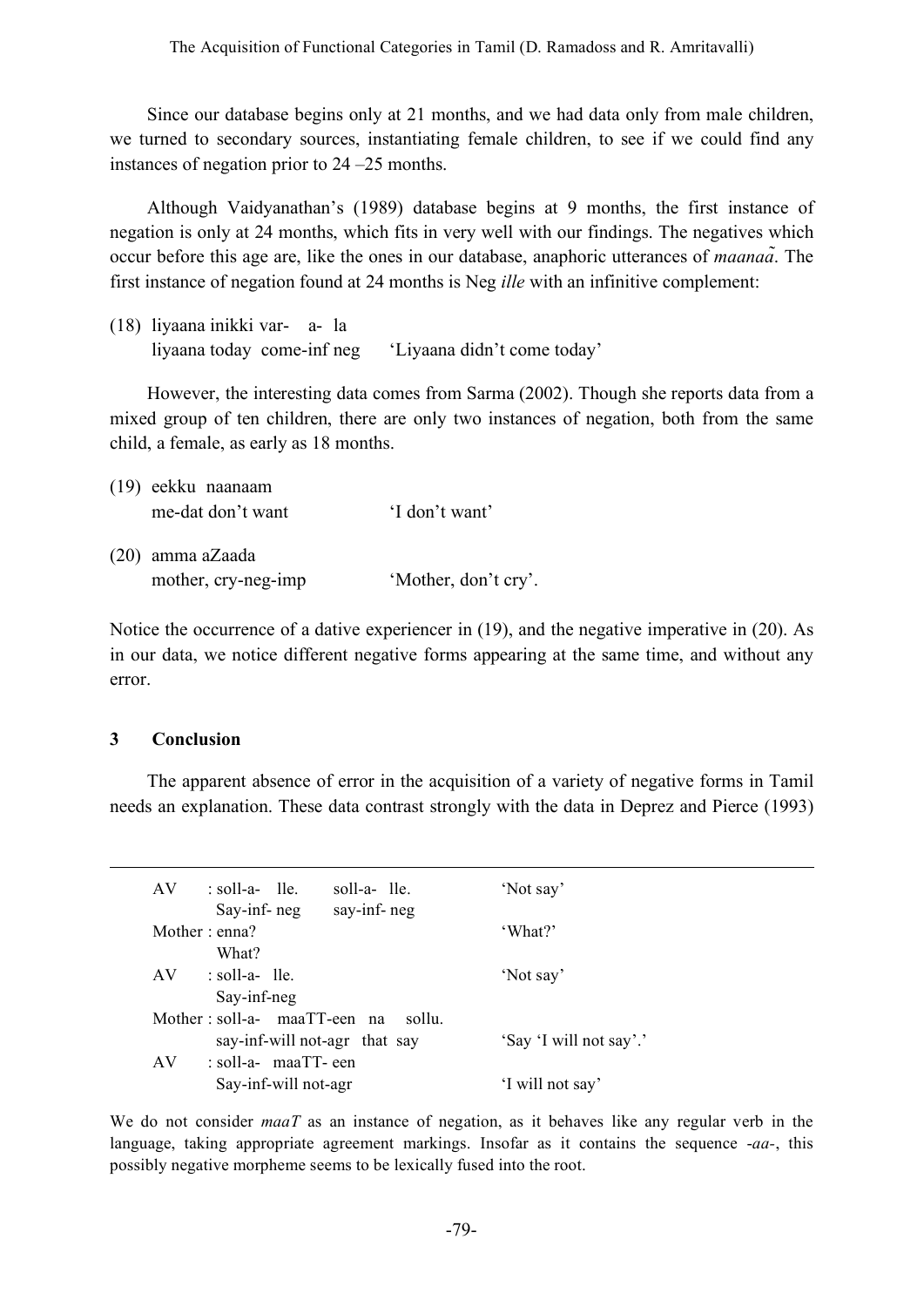for the acquisition of negation in English, German and French.<sup>6</sup> Let us first inquire whether the differences might be attributable to the databases themselves. Do errors occur in the English data (for example) because they are from children younger than our subjects? We think not. In the first place, we chose to investigate an age range comparable to the ages for which data are reported in the literature on the acquisition of negation. Thus neg-initial utterances in English occur throughout the period under consideration here, i.e. 18 - 28 months (cf. Deprez and Pierce 1993: 35, Table 2). Secondly, the data from Sarma (2002) show a correct use of negatives in Tamil as early as at 18 months. Hence, age does not seem to be a factor.

Nor does the size of the database appear a particularly promising site for the difference, although it is possible that errors in acquisition, like slip-of-the-tongue production data, occur infrequently enough to require more extensive documentation than we have undertaken.

Assuming that the databases are comparable, the explanation for freedom from error in the acquisition of negative forms in Tamil must be that the mapping from UG to the particular grammar of Tamil is in some way minimal. Insofar as this mapping requires a knowledge of the position of finiteness in the clause (which is required for Neg to be instantiated as different forms in finite and non-finite positions), there is ample evidence that this knowledge comes for free to the child. Thus Wexler (1994:331-334) maintains that even at the Optional Infinitive (OI) stage – a stage where children use infinitive verbs instead of tensed verbs in main clauses, in seven languages (English, French, German, Dutch, Swedish, Danish and Norwegian) – the clause positions that finite and nonfinite verbs appear in, are correctly distinguished (i.e. the child demonstrates knowledge of verb movement to Infl).

The evidence for verb raising to Infl during the OI stage in fact comes largely from the correct placement of Neg with respect to finite and non-finite verbs. In French, we find parallel data from the same child at the same age (Philippe, 2-1-3, in Deprez and Pierce 1993:40) showing the negative *pas* occurring, correctly, before a matrix infinitive but after a finite verb:

|     |                | les voitures |
|-----|----------------|--------------|
|     | not look for   | the cars     |
| 11. | Ca tourne pas. |              |
|     | this turns not |              |
|     | $(21)$ i.      | pas chercher |

The French child does not go wrong in the choice of the form of Neg (anaphoric *non* is never substituted for non-anaphoric *pas*), and does not always place Neg sentence-initially (unlike the English child). The error that does occur is an optionality in the marking of tense (the OI phenomenon). A possible explanation for this that Wexler briefly entertains is that

<sup>&</sup>lt;sup>6</sup> In this paper, we will not consider the German data, both because we lack knowledge of German, and because of Stromswold and Zimmermann's (1999/2000) disagreement with the Deprez and Pierce analysis.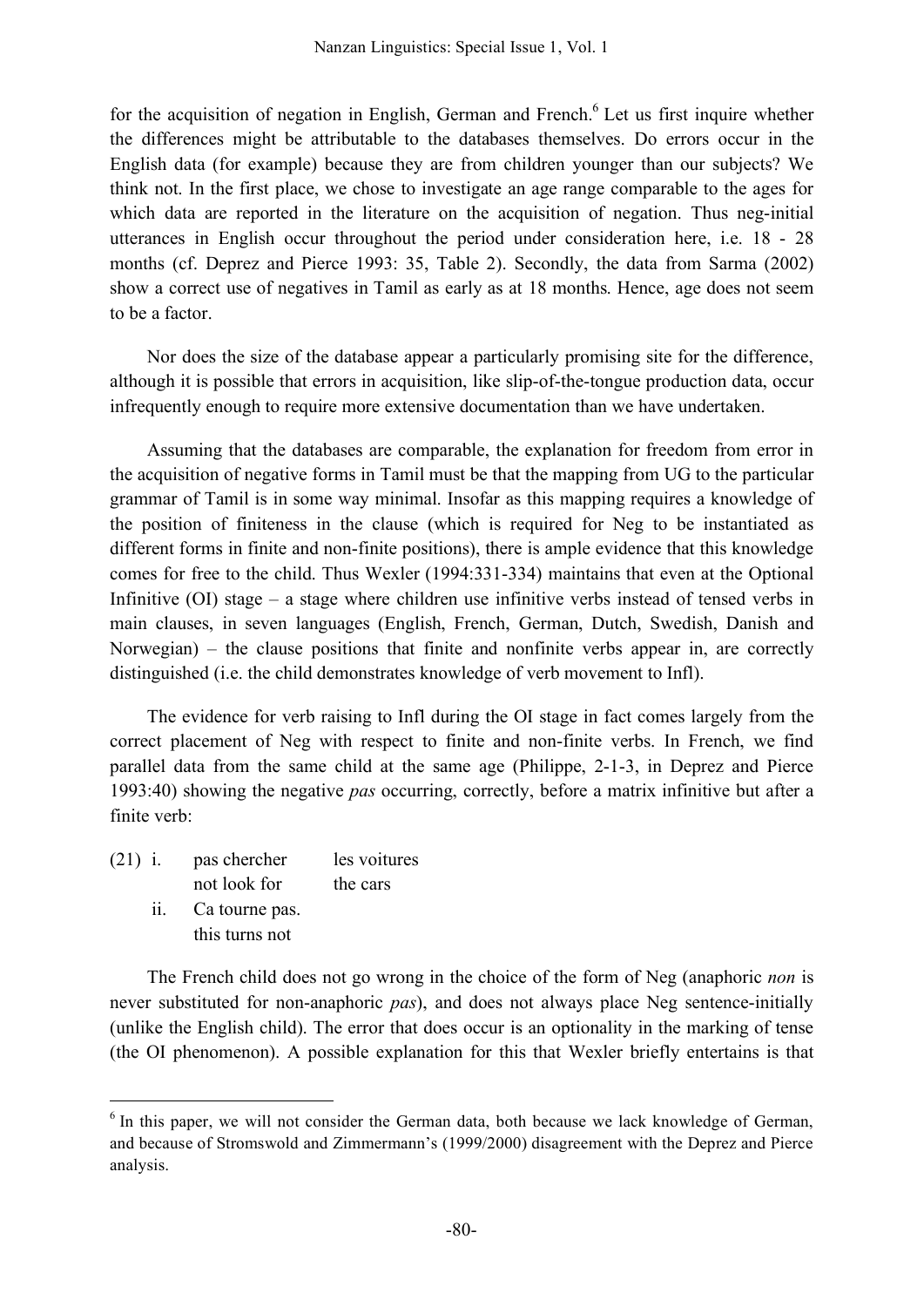matrix infinitives in early child language are licensed by an empty dummy modal, "an empty version of the dummy modal *do* in English." (The modal has to be pleonastic, because the non-finite verbs are "used to describe real activity.") As noted in Amritavalli and Jayaseelan (2005:216, n.21), all Wexler's facts fall into place if children start out with a MoodP, as we posit for Dravidian, and not a TenseP. The pleonastic modal is our finiteness feature. There is no dummy *do* in English negatives in the OI phase, suggesting that Tense is absent. Agreement, however, *is* present at this stage in the languages that require it.

This suggests that errors in negation are a result of the ongoing acquisition of Tense. The acquisition of tense in English appears to be a longer process than in French, perhaps because of the absence of verb-raising. Deprez and Pierce (1993) explain the surface misplacement of the English Neg (in neg-initial utterances) in terms of the optionality of (the VP-internal) subject raising out of the VP in child grammars. But they do not explain the choice of 'no' instead of 'not' in children's non-anaphoric negatives in English. Suppose we assume, contrary to Deprez and Pierce, that the natural position of sentential operators such as Neg and Finiteness/Tense is in the C-system; that utterance-initial Neg is in its unmarked position in UG, and that *no* (unlike *not*) incorporates finiteness. Then, Neg "lowering" and the change of *no* to *not* would be a consequence of the development of Tense and Tense-lowering from C–to-I (a movement suggested in the history of English by Platzack(1995)), assuming that Neg needs to be in the domain of Tense. We thus agree with Deprez and Pierce that initial Neg is in its "correct" position in English children's utterances, but differ in the account of how the adult grammar is attained.

Finally, the various negations in Tamil suggest that there may be a variety of neg elements in UG that are collapsed into the single English negative *not*; and this may be part of the acquisition problem. <sup>7</sup> Gillian Ramchand (2004:63), in an analysis of the two negatives *na* and *ni* in Bangla, suggests that "natural language negation does not correspond to a pure logical propositional operator, but is a cover term for a number of selective negative binders …" In Bangla, we find a familiar difference between finite and non-finite negation: *ni* is

- (9a) No my play my puppet. Play my toys. (24 months) (uttered after the puppet is thrown on the floor) = I don't want to … (Ta. *puppet ooDe veLayaaDa veeNDaam*
- (9b) No mommy doing. David turn.  $=$  I don't want Mommy to do this (not ='Mommy's not doing', as Deprez and Pierce suggest )
- (9c-d) No lamb have it. No lamb have it. "You don't want the lamb to have it either?" No lamb have a chair either.

<sup>&</sup>lt;sup>7</sup> The data below (from Deprez and Pierce 1993: 26, 35; their numbering) show child utterances with *no* corresponding to negation with *ille* as well as to negation "with intended meaning of denial or rejection", expressed in Tamil by *veeNDaam* 'don't want'.

No I see truck = I didn't see the truck (Ta. *paark-ille*: Vinf –Neg)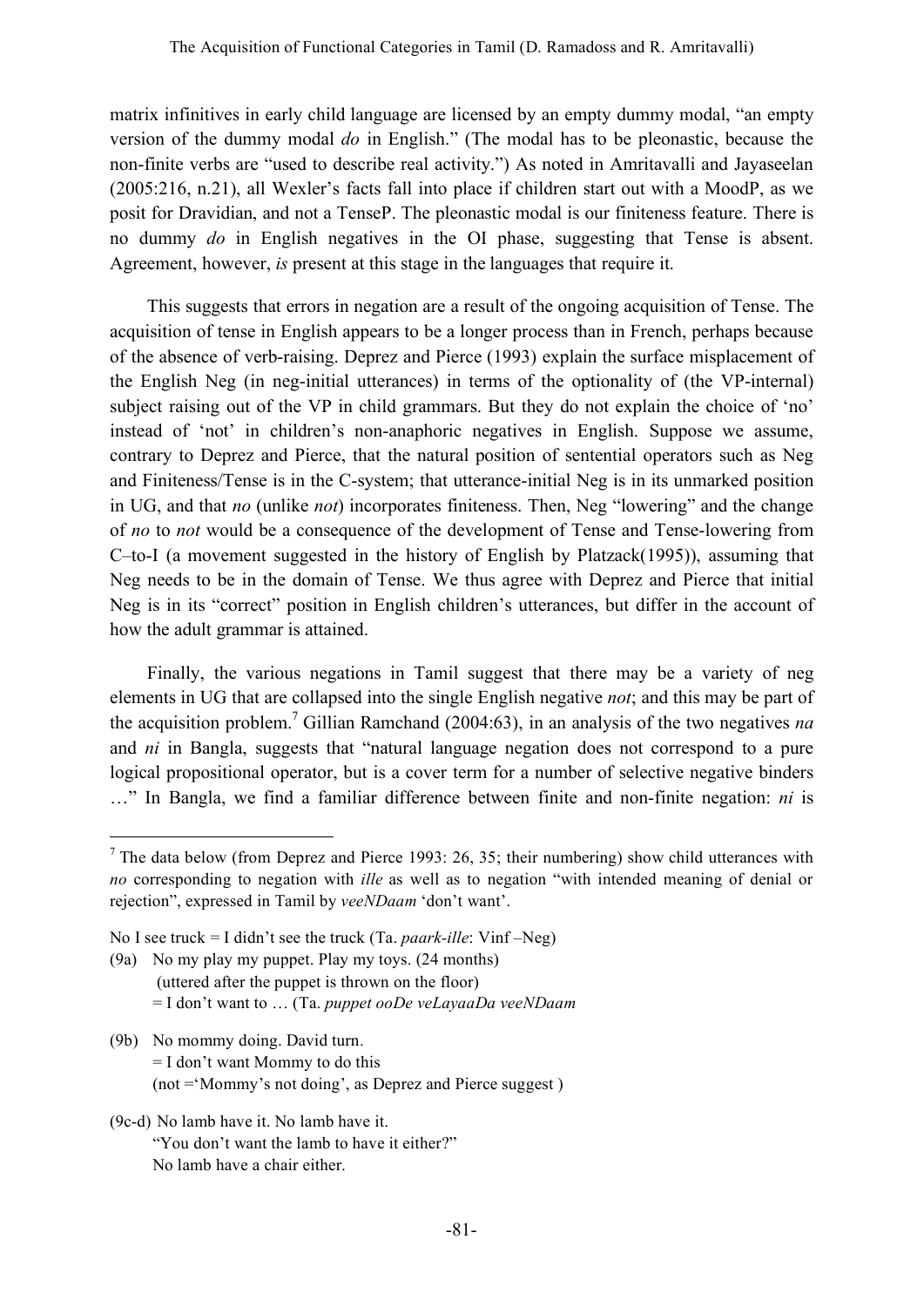specified "for both tense and aspect features," and cannot be used in non-finite clauses. It differs in syntactic position and in its semantics from *na*, a "pure negation marker" that cooccurs with explicit tense marking. Ramchand analyzes *ni* as binding a time variable but *na* as binding an event variable; and speculates that these two different logical types of negation head functional projections that are at different levels in the phrase structure.

#### **Bibliography:**

- Amritavalli,R. and K.A. Jayaseelan. (2005) "Finiteness and Negation in Dravidian". G. Cinque and R.Kayne (eds). *The Oxford Handbook of Comparative Syntax 2005*. Oxford University Press, New York : 178-220.
- Cinque, Guglielmo. (1999). *Adverbs and Functional Heads: A Cross Linguistic Perspective*. Oxford University Press, New York.
- Crain, Stephen and Diane Lillo-Martin. (1999). *An Introduction to Linguistic Theory and Language Acquisition.* Blackwell Publishers, Massachusetts.
- Deprez, Viviane and Amy Pierce. (1993). "Negation and Functional Projections in Early Grammar". *Linguistic Inquiry 24*: 25-67.
- Hany-Babu, M.T. (1996). "The Structure of Malayalam Sentential Negation." *International Journal of Dravidian Linguistics 25:* 1-15.
- Hany-Babu, M.T. (1997). "The Syntax of Functional Categories." Ph.D. diss., Central Institute of English and Foreign Languages, Hyderabad, India.
- Platzack, Christer. (1995). "The Loss of Verb Second in English and French" in A. Battye and I. Roberts (eds.), *Clause Structure and Language Change*. 200-225. Oxford University Press, Oxford.
- Ramchand, Gillian Catriona. (2004). "Two Types of Negation in Bengali." *The Clause Structurein South Asian Language.* Veneeta Dayal and Anoop Mahajan (eds.). Studies in Natural Language and Linguistics Theory 2004.
- Sarma, Vyjayanthi, M. (2002). "Case and Agreement: The Issue of Non-Finite Sentences in Acquisition". Ingeborg Lasser (ed). *The Process of Language Acquisition: The Proceedings of the 1999 GALA Conference.*
- Santelmann Lynn, Stephanie Berk and Barbara Lust. (2000). "Assessing the Strong Continuity Hypothesis in the Development of English Inflection: Arguments for the Grammatical Mapping Paradigm". Roger Billerey et al. (eds). *WCCFL 19 Proceedings*. Cascadilla Press, Massachusetts.
- Sarma, Vaijayanthi, M. (2002). "Case and Agreement: The Issue of Non-Finite Sentences in Acquisition". Ingeborg Lasser (ed). *The Process of Language Acquisition: The Proceedings of the 1999 GALA Conference.*
- Stromswold, Karin and Kai Zimmermann (1999/2000). " Acquisition of *Nein* and *Nicht* and the VP-Internal Subject Stage in German". *Language Acquisition 8(2)*.
- Vaidyanathan, R. (1989). "Development of forms and functions of negation in the early stages of language acquisition; a study in Tamil". *Journal of Child Language 18* 1991.
- Wexler, Ken (1994). "Finiteness and Head Movement in Early Child Grammars," in David Lightfoot and Norbert Hornstein (eds.) *Verb Movement*. Cambridge University Press, Cambridge.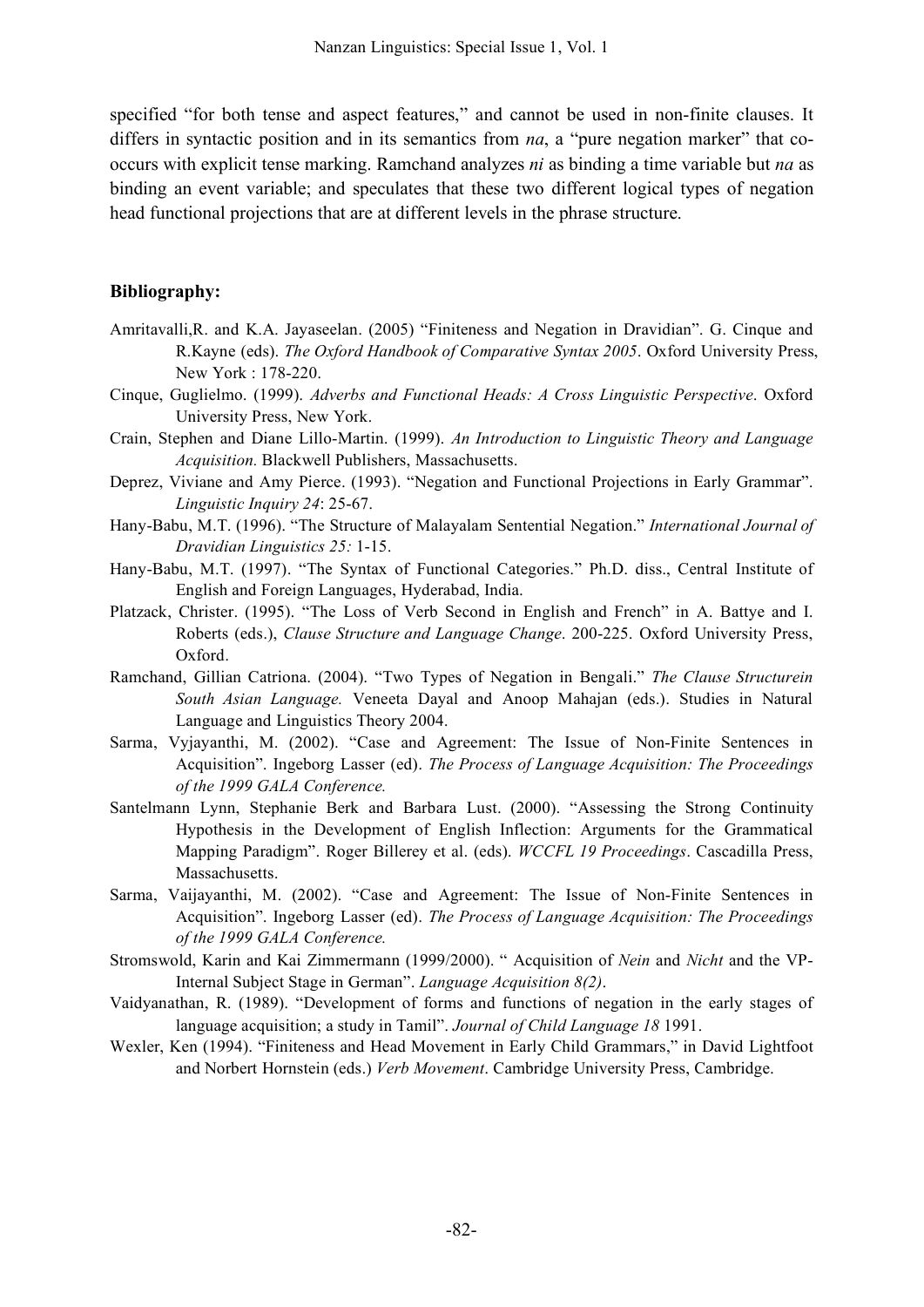# The Acquisition of Functional Categories in Tamil (D. Ramadoss and R. Amritavalli)

# **Appendices**

#### APPENDIX 1: TOTAL NUMBER OF NON-ANAPHORIC NEGATIVE UTTERANCES

| AGE      | <b>CHILD</b> | <b>MAIN VERB</b> |      | $V$ INF + |              | NEG aa           |          | muDi/teri      |            |                |
|----------|--------------|------------------|------|-----------|--------------|------------------|----------|----------------|------------|----------------|
| (MONTHS) |              | veeNDaam         | ille | veeNDaam  | ille         | muDiy/teriy-aadu | kuuDaadu | Vinf+aa+du     | Vinf+aa+de | $+$ ille       |
| 24       | AC           | 3                |      |           |              |                  |          |                |            |                |
| 25       | AC           |                  |      |           |              |                  |          |                |            |                |
|          | AV           |                  |      |           |              |                  |          |                | 4          |                |
| 26       | AC           |                  |      | Δ         | $\sim$       |                  |          |                |            |                |
|          | AV           |                  |      |           |              |                  |          |                |            | 3              |
| 27       | AC           |                  |      |           |              |                  |          |                |            |                |
|          | AV           | 6                |      |           |              |                  | $\sim$   | $\overline{4}$ |            |                |
| 28       | AV           |                  |      |           | 8            |                  |          | $\sim$         |            | $\overline{4}$ |
| 29       | AV           |                  |      |           |              | $\Delta$         | 4        | 4              |            |                |
| 30       | AV           |                  |      |           |              |                  |          |                |            |                |
| 31       | AV           |                  | 4    |           | $\mathbf{R}$ |                  |          |                |            |                |

#### APPENDIX 2.1: ALL INSTANCES OF NEGATIVES 1: NEG MAIN VERBS AND VINF + NEG

| AGE<br>(MONTHS) | <b>CHILD</b> | <b>NEGATIVE MAIN VERBS</b>                                                       |                       | $VINF + NEG$  |                   |
|-----------------|--------------|----------------------------------------------------------------------------------|-----------------------|---------------|-------------------|
|                 |              | <b>MAIN VERB veeNDaam</b>                                                        | <b>MAIN VERB ille</b> | $Vinf + ille$ | $Vinf + veeNDaam$ |
| 24              | AC           | apple veeNDaa□<br>apple don't want<br>'(I) don't want apple'                     |                       |               |                   |
|                 |              | puu veeNDaam<br>flower don't want<br>'(I) don't want flower'                     |                       |               |                   |
|                 |              | taataa veeNDaa□<br>grandfather don't want<br>'(I) don't want grandfather (here)' |                       |               |                   |
| 25              | AC           | animals veeNDaam                                                                 | amma, piipii<br>ille  |               |                   |